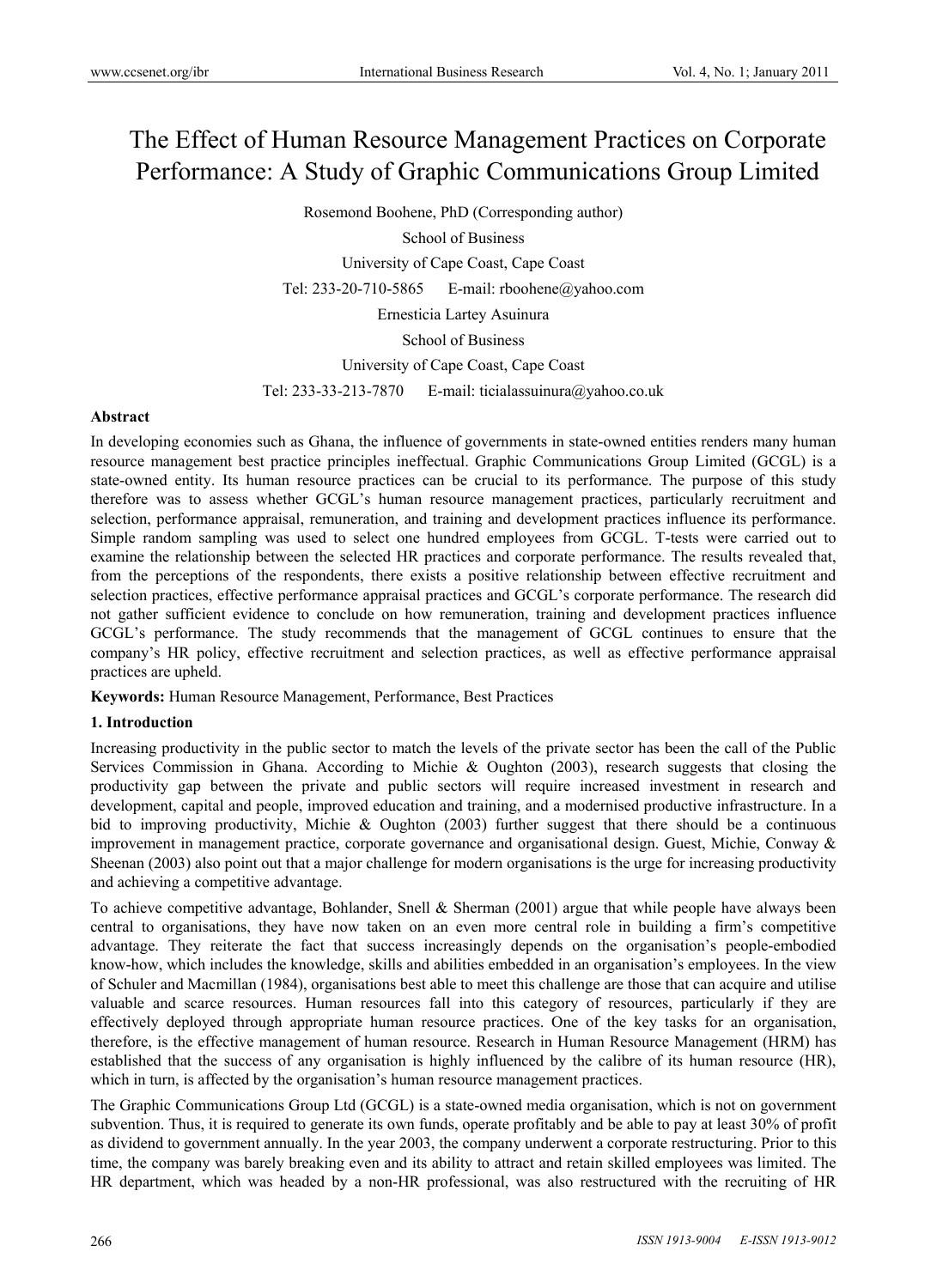professionals into the department. The HR department was then tasked with reviewing the company's HR practices and recommending policy changes, where necessary. As part of the review, training programmes were organised for all categories of staff. Employees who lacked basic skills and qualifications and could not be retrained were laid off, whilst a rigorous recruitment process was instituted to attract skilled personnel for the various departments.

After 2003, the company's profit began growing and has continued ever since. Accordingly, it has paid annual dividends to government. This is in contrast to other state-owned media companies, which are struggling to break even. Since the restructuring, no research has been carried out to ascertain the effect of human resource management practices on the company's performance. The study therefore seeks to examine how the human resource management practices at GCGL have impacted on its performance.

## **2. Research Framework**

Armstrong (2006) observes that the assumption underpinning the practice of HRM is that people are the organisation's key resource and organisational performance largely depends on them. Therefore, if an appropriate range of HR policies and processes are developed and implemented effectively, then HR will make a substantial impact on firm performance. Guest, Michie, Conway & Sheenan (2003) also argue that the case for an association between human resource management and performance is based on two arguments. The first one being that the effective deployment of human resources offers one of the most powerful bases of competitive advantage. The second argument is that effective deployment of human resources depends on the application of a distinctive combination of practices, or the use of a consistent set of human resource practices. Additionally, Guest et al stress that there is a plausible case that human resource management will be more effective if it fits the business strategy of the firm.

Again, according to Collins & Druten (2003) researchers have produced compelling evidence for the causal link between how people are managed and organisational performance. They argue that the effectiveness of human resource practices, particularly employee selection procedures, performance appraisals, rewards and benefits management, and employee training and development (the matching model of HRM) often have a direct bearing on organisational productivity and performance. Contributing to this assertion, Schuler and Macmillan (1984) present that, the result of effectively managing human resources is an enhanced ability to attract and retain qualified employees who are motivated to perform. To them, the benefits of having the right employees motivated to perform include greater profitability, low employee turnover, high product quality, lower production costs, and more rapid acceptance and implementation of corporate strategy. These invariably lead to higher productivity.

## *2.1 Employee Recruitment and Selection and Corporate Performance*

Recruitment and selection involve getting the best applicant for a job. Huselid (1995) notes that recruitment procedures that provide a large pool of qualified applicants, paired with a reliable and valid selection regime, will have a substantial influence over the quality and type of skills new employees possess. Mullins (1999) also points out that the important thing is for some suitable plan to be used; and that the plan is appropriate to the essential or desired characteristics of the candidate. It is also necessary to comply with all legal requirements relating to employment and equal opportunities, to follow recommended codes of practice and to ensure justice and fair treatment for all applicants. Bohlander, Snell & Sherman (2001) indicate that it is important for managers to understand the objectives, policies and practices used for selection. In that way, they can be highly involved in the process from the very beginning. Those responsible for making selection decisions should have adequate information upon which to base their decisions. Robbins (1991) further observes that an organisation's human resource policies and practices represent important forces for shaping employee behaviour and attitudes. The selection practices will determine who is hired. If properly designed, it will identify competent candidates and accurately match them to the job. The use of the proper selection device will increase the probability that the right person will be chosen to fill a slot. When the best people are selected for the job, productivity increases. Thus the first hypothesis states that:

**H1:** Effective recruitment and selection practices have a positive effect on corporate performance.

## *2.2 Performance Appraisal and Corporate Performance*

The process of performance management, according to Mullins (1999), involves a continuous judgement on the behaviour and performance of staff. It is important that employees know exactly what is expected of them, and the yardstick by which their performance and results will be measured. A formalised and systematic appraisal scheme will enable a regular assessment of the individual's performance, highlight potential and identify training and development needs. Most importantly, an effective appraisal scheme can improve the future performance of staff. The appraisal scheme can also form the basis for a review of financial rewards and planned career progression.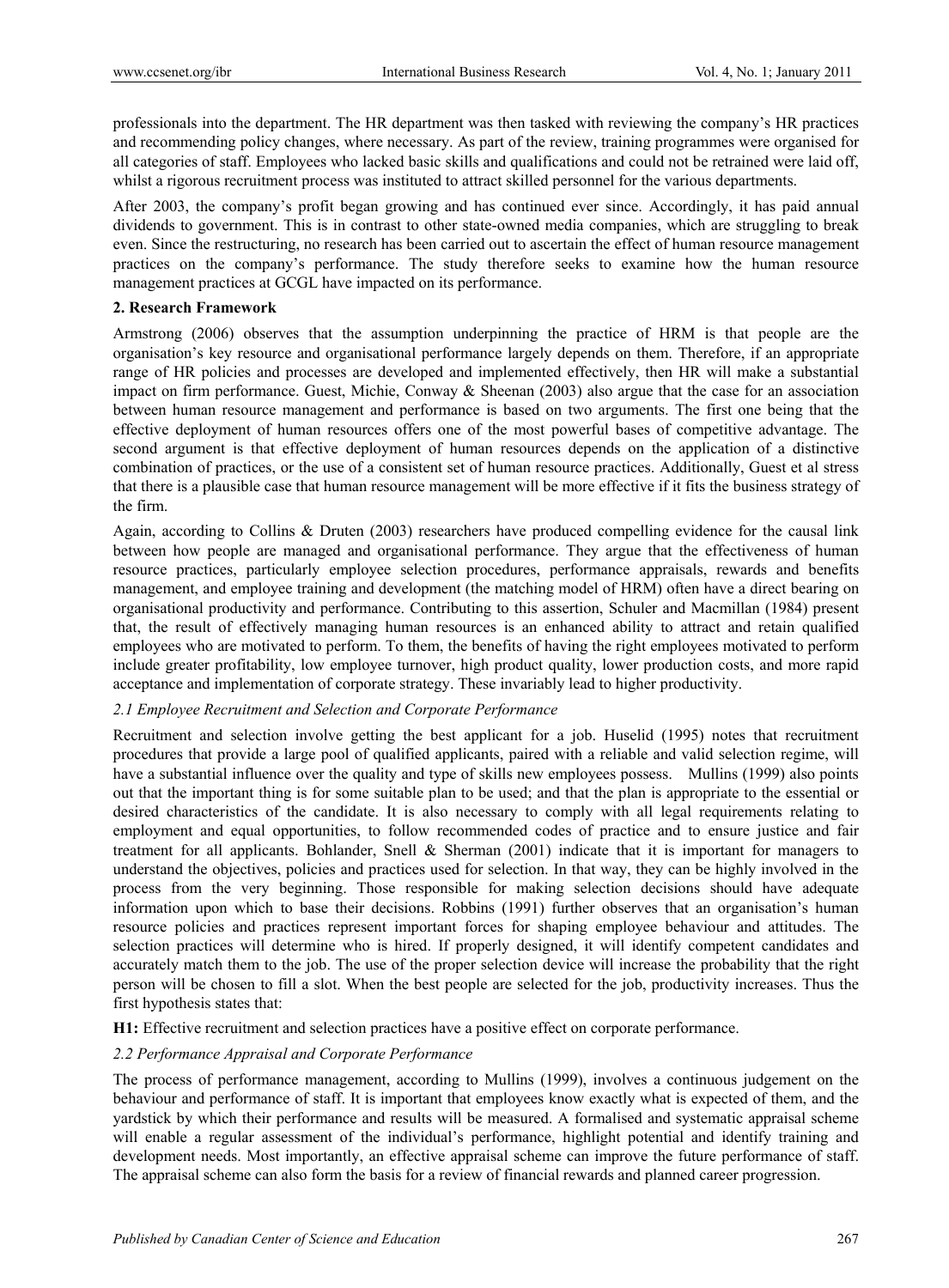Bohlander et al (2001) suggest the following steps in conducting a performance appraisal: scheduling, preparing for the review and conducting the review. Scheduling the review involves notifying the employee ten days or two weeks in advance; asking the employee to prepare for the session by reviewing his or her performance, job objectives and development goals; and clearly stating that this will be the formal annual performance appraisal. Preparing for the review entails reviewing the performance documentation collected throughout the year while concentrating on work patterns that have developed; being prepared to give specific examples of above or below average performance; when performance falls short of expectations, determining what changes need to be made. If performance meets or exceeds expectations, discussing this and planning how to reinforce it; after the appraisal is written, setting it aside for a few days and then reviewing it again; and following whatever steps are required by the organisation's performance appraisal system.

According to Waal (2007), there is a clear and strong relation between organisational performance and the attention given to performance management and employee appraisal. The chances of actually achieving the objectives of the organisation are considerably improved when all management levels are in line with each other. In addition, this ensures that all organisation members know what is important for the organisation and what is expected from them. Everybody works under the same clear-structured regime. Waal further points out that, since the assessment and reward criteria are related to the strategic objectives of the organisation, it means that these human resource tools directly support the achievement of the organisational strategy. Therefore, the second hypothesis of this study is:

# **H2:** Effective performance appraisal has a positive effect on corporate performance.

#### *2.3 Employee Rewards and Benefits Management and Corporate Performance*

Reward and benefits management, according to Armstrong (2006), is concerned with the formulation and implementation of strategies and policies, the purposes of which are to reward people fairly, equitably and consistently in accordance with their value to the organisation and thus help the organisation to achieve its strategic goals. It deals with systems (reward processes, practices and procedures) that aim to meet the needs of both the organisation and its stakeholders. Armstrong further presents that the philosophy of reward management recognises that if human resource management is about investing in human capital from which a reasonable return is required, then it is proper to reward people differently, according to their contribution (i.e. the return on investment they generate). Additionally, the philosophy of reward management also recognises that it must be strategic in the sense that it addresses longer-term issues relating to how people should be valued for what they do and what they achieve.

Reward strategies and the processes that are required to implement them have to flow from the business strategies. Therefore, rewarding will be affected by the business and the human resource strategies of the organisation, the significance attached to reward matters by top management, and the internal and external environment of the organisation. Armstrong (2006) further explains that the external environment includes the levels of pay in the labour market and submits that a reward system should consist of policies that provide guidelines on approaches to managing rewards; practices that provide financial and non financial rewards, and processes concerned with evaluating the relative size of jobs (job evaluation) and assessing individual performance (performance management). A reward system should also consist of procedures operated in order to maintain the system so as to ensure that it operates efficiently and flexibly, and provides value for money. The reward strategy should set out what the organisation intends to do in the longer term to develop and implement reward policies, practices and processes that will further the achievement of its business goals.

Waal (2007) suggests that, an employee's ability to see the connection between his or her work and the organisation's strategic objective is a driver of positive behaviour. This clarity is achieved by formulating and using personal objectives derived from strategy. Furthermore, uncertainty about the assessment criteria used for review and reward purposes also diminishes because employees know beforehand which criteria will be used. The identification of functional objectives and competencies helps improve the quality of the development of function descriptions and competency profiles. This will eventually result in better qualified and skilled personnel in the right positions. Finally, Waal is of the opinion that the implementation of personal objectives, personal targets and clear assessment criteria linked with a flexible reward structure, can lead to a positive cultural change. The commitment of employees to achieve the objectives of the organisation increases. Standards of what is good and what is wrong also become clear and consistent with each other. These ultimately lead to greater productivity and improved performance. Following from this, the third hypothesis of the study is that:

#### **H3**: Effective rewards and benefits management has a positive effect on corporate performance.

#### *2.4 Training and Development and Corporate Performance*

Training, according to Armstrong (2006) "is the use of systematic and planned instruction activities to promote learning" (p. 575). It involves the use of formal processes to impart knowledge and help people acquire the skills necessary for them to perform their jobs satisfactorily. The focus of training is on practical skills and is concerned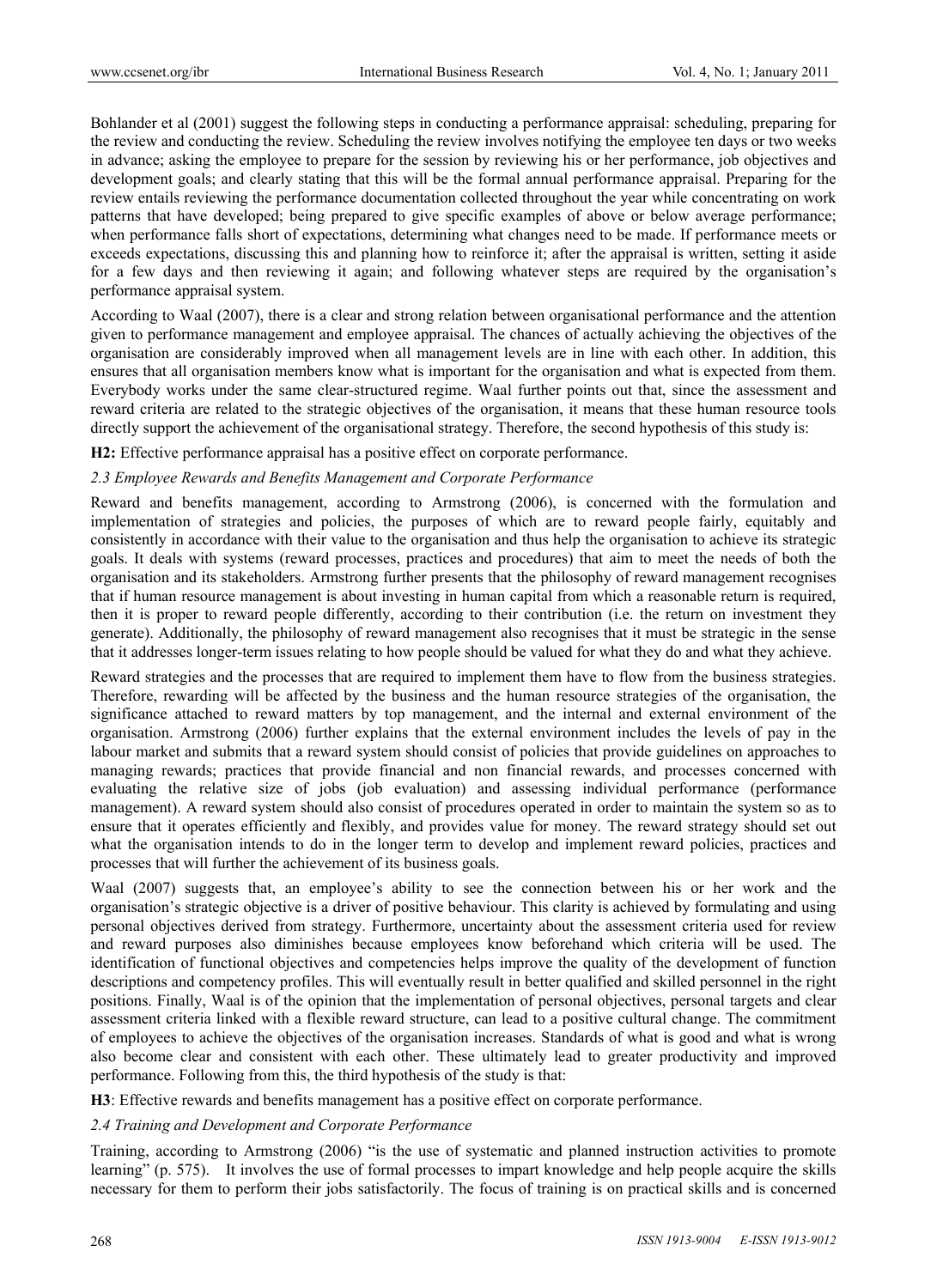with applying and implementing techniques and processes. Therefore, training is investing in people to enable them to perform well and empower them to make the best use of their natural abilities. The objectives of training, as identified by Armstrong are to develop the skills and competences of employees to improve their performance; to help people grow within the organisation in order for the organisation to meet its future human resource needs; to reduce the learning time for employees on appointment, transfer or promotion, and ensure that they become fully competent.

Development, according to Noe, Hollenbeck, Gerhart & Wright (2004), means learning that is not necessarily related to the employee's current job. Instead, development prepares employees for other positions in the organisation and increases their ability to move into jobs that may not yet exist. Development may also help employees prepare for changes in their current jobs, such as changes resulting from new technology, work designs or customers. Development therefore is about preparing for change in the form of new jobs, new responsibilities, or new requirements. Noe et al further reiterate that employee development is a necessary effort of a company to improve quality and to meet the challenges of global competition and social change.

Lundy et al (2004) also observe that there is no all-embracing concept that brings together the processes of education, learning, training and development. However, it must be clear that they are inextricably linked. They share many common principles, e.g., learning theories, assessment and evaluation, and design of programmes, and so there is the need for synthesis. Lundy et al further reiterate that each individual matures over a lifetime and that development is the process, which can enable employees to reach a personal full potential. Development is therefore, for the most part, long term in focus. Education contributes to each individual's development by facilitating the attainment of mental powers, character and socialisation, as well as specific knowledge and skills.

Huselid (1995) also notes that providing formal and informal training experiences, such as basic skills training, on-the-job experience, coaching, mentoring and management development can further influence employees' development and hence, their performance. Training, when well done, will reflect in productivity, that is, productivity will increase, there will be reduction in accidents on the job and in the end profits of the organisation would be maximized; the ultimate goal of every employer. Dessler (2003) also sums up how training and development influences corporate performance by arguing that developing human capital through continuing training may increase the productive output from each employee either through improvement in skill level or through improvement in morale and job satisfaction. Consequently, the fourth hypothesis of this study is that:

**H4:** Training and development have a positive effect on corporate performance.

## **3. Methodology**

The most common method of generating primary data is through survey (Zikmund 1999). He defines a survey as a research technique in which information is gathered from a sample of people through a questionnaire. Thus, because of the need to generate primary data to achieve the objectives of this study, survey research was adopted.

In addition, this study adopted the case study method. Kumekpor (2002) observes that case studies provide precedence as well as a source of reference for future cases. It also helps track the root cause of an issue or problem to a number of, hitherto, unsuspected factors and may result in probing into real meanings of phenomenon likely to be otherwise overlooked. Case studies also help in developing analytical and problem solving skills and allows for further exploration of solutions for complex issues. The method is also useful for research, especially in cases where the subject matter is of a unique nature rather than the normal or expected conditions. Because of the usefulness of the case study method, as enumerated above, the uniqueness of the circumstances of GCGL, and the fact that there is no clear single set of outcome on how specific HR practices impact on performance, the case study method of data collection was used for this study.

## *3.1 Population and Sample*

The target population was the permanent workers of GCGL who number four hundred and sixty, and approximately three hundred of which are at the corporate Head office, which also houses the production plant. Simple random sampling was used to select 100 head office employees, made up of junior and senior staff. This was because given the circumstances, mainly time constraints and employees' willingness to answer the questionnaire; it was the only practical way of gathering the needed data for the research.

## *3.2 Data Collection*

In gathering data, self-administered questionnaires were used to gather information from the employees. The rationale for using self administered questionnaires was to allow the respondents to answer at their own pace without taking them away from their work. In answering the questionnaire, the respondents were asked to indicate their responses to the questions on a five point Likert scale, ranging from 1 (strongly disagree) to 5 (strongly agree).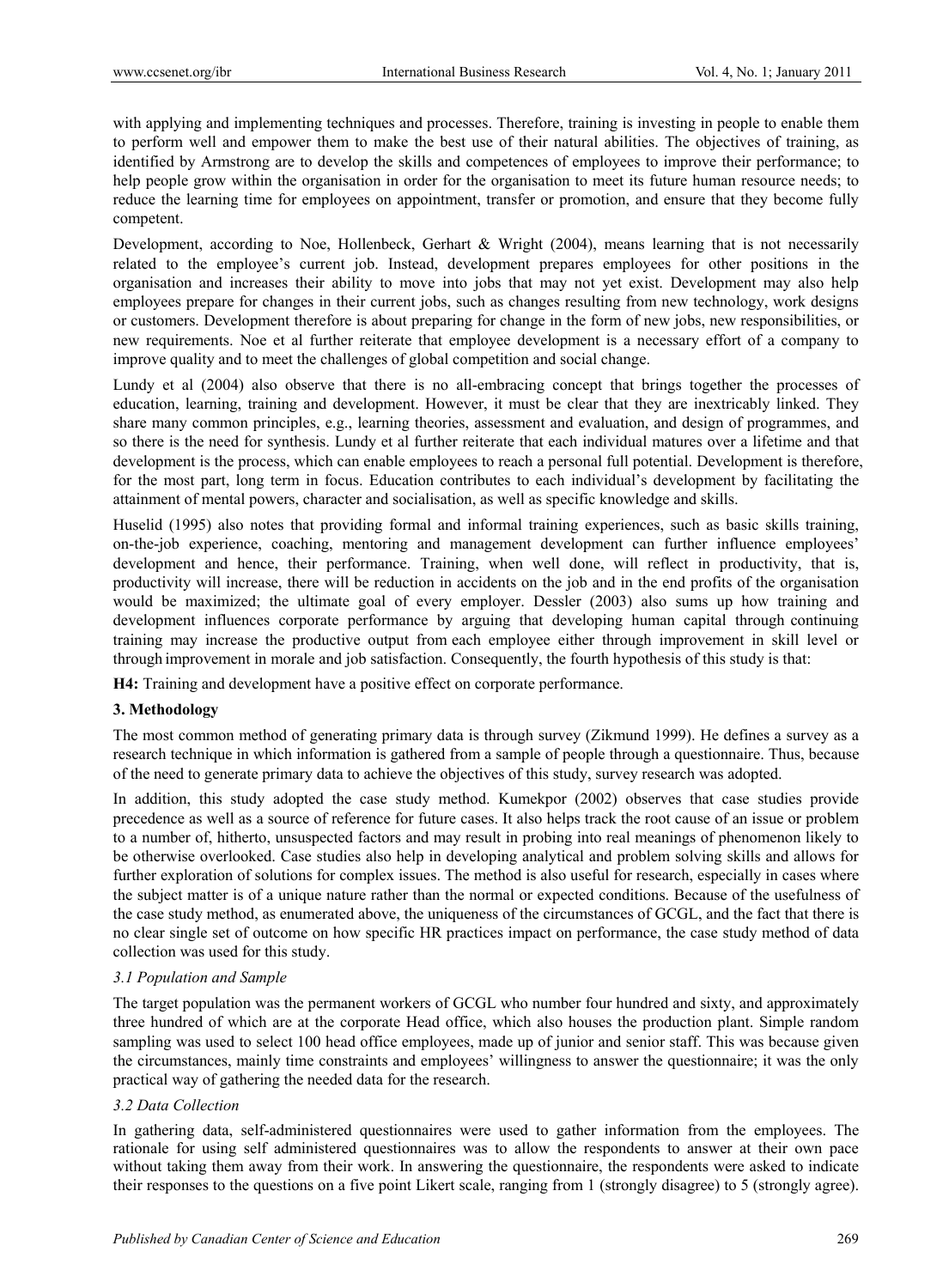The respondents had to indicate whether they strongly disagree, disagree, are neutral, agree or strongly agree to the question posed. The questionnaire was in seven segments. Segment A captured information about the respondents such as information regarding their department, whether they are junior, senior or management staff, their age, and length of service with the company. Segment B captured information on the company's recruitment and selection practices while segment C was on performance appraisal. Segment D tackled questions on the remuneration while segment E concentrated on training and development issues. Segments F and G were on human resource management practices and corporate performance issues respectively.

#### **4. Results and Discussions**

The study adopted the quantitative technique using the SPSS package in the analysis of information collected. The analysis involved the use of percentages and t-test to generate insights, make inferences and draw conclusions about the relationship that exists between HR practices and corporate performance.

#### *4.1 Preliminary Analysis*

Analyses of the demographic characteristics of respondents indicate that, 29% of them were females while 71% were males. Even though the sex of the respondents was skewed toward males, this imbalance is representative of the company's workforce as in Ghana, the majority of organizations are dominated by men, particularly when it includes a manufacturing plant. Moreover, 12% of the respondents are in the Audit department while 21% are in the Marketing department. 23% of respondents are employed in the Newspaper department, 16% and 18% in the Finance and Technical department respectively while 10% are employed in the HR department. Furthermore, 43% of the respondents fall within the age of 26 years to 35 years, while 33% are within the ages of 36 years to 45 years. Moreover, 41% had been employed for 5 years or less while 24% had worked with the company for between 6 to 10 years. The results indicate the youthfulness of workforce of the GCGL. This is expected considering the fact that the GCGL has undergone restructuring in 2003.

## *4.2 Hypothesis Testing*

The t test was used to test the hypotheses between the human resource management practices and corporate performance. The results are depicted in Table 1.

#### Place table here

The first hypothesis tested the effect of recruitment and selection practices on corporate performance. The t-test gives a positive figure of 8.252. In addition, the probability value (p-value) of the relationship between recruitment and corporate performance is 0.000. This value is substantially smaller than the specified alpha value of 0.05. Thus, the test of the hypothesis confirms that effective recruitment and selection practices have a positive effect on GCGL's corporate performance. This positive significant relationship means that GCGL should always ensure that the best candidate is recruited whenever vacancies arise, thus minimising employee ineffectiveness and its associated costs.

In testing the effect of performance appraisal practices on corporate performance, the t-test yields 7.790 and the probability value (p-value) of the relationship between performance appraisal and corporate performance is 0.000. Because the t-test is positive and the p-value is 0.000, lower than the level of significance, it shows that that effective performance appraisal practices have a positive effect on GCGL's corporate performance. The results may be that employees of GCGL are satisfied with the performance appraisal system and therefore will always strive to bring out the best in terms of their contribution to financial performance.

The t-test for the third hypothesis yields a result of -1.042 and a p-value of 0.300 which is greater than the alpha value of 0.05. This suggests that it cannot be concluded that effective reward and benefits management has a positive effect on corporate performance. In effect, the research did not observe evidence to support the hypothesis that effective reward and benefits management practices have a positive effect on GCGL's corporate performance. As the review of the literature showed, research has established that although the value of a company's human resource assets may not show up directly on its balance sheet, it nevertheless, has tremendous impact on an organisation's performance. These findings attest to the view expressed by Stup et al (2005) that the relationships between firm level performance and HRM are complex and not always positive and also in public organisations remunerations are usually not commensurate with output.

The fourth hypothesis examined the effect of training and development on corporate performance. The t-test yields a result of -0.650 and a p-value of 0.517. This suggests that it cannot be concluded that effective training and development practices have a positive effect on corporate performance. In effect, the research did not observe evidence to support the hypothesis that effective training and development practices have a positive effect on GCGL's corporate performance. This may be because GCGL is a public organisation and therefore although workers go through training and development programmes they are not motivated to apply what they have learnt as promotion is may also be based on long service not on output.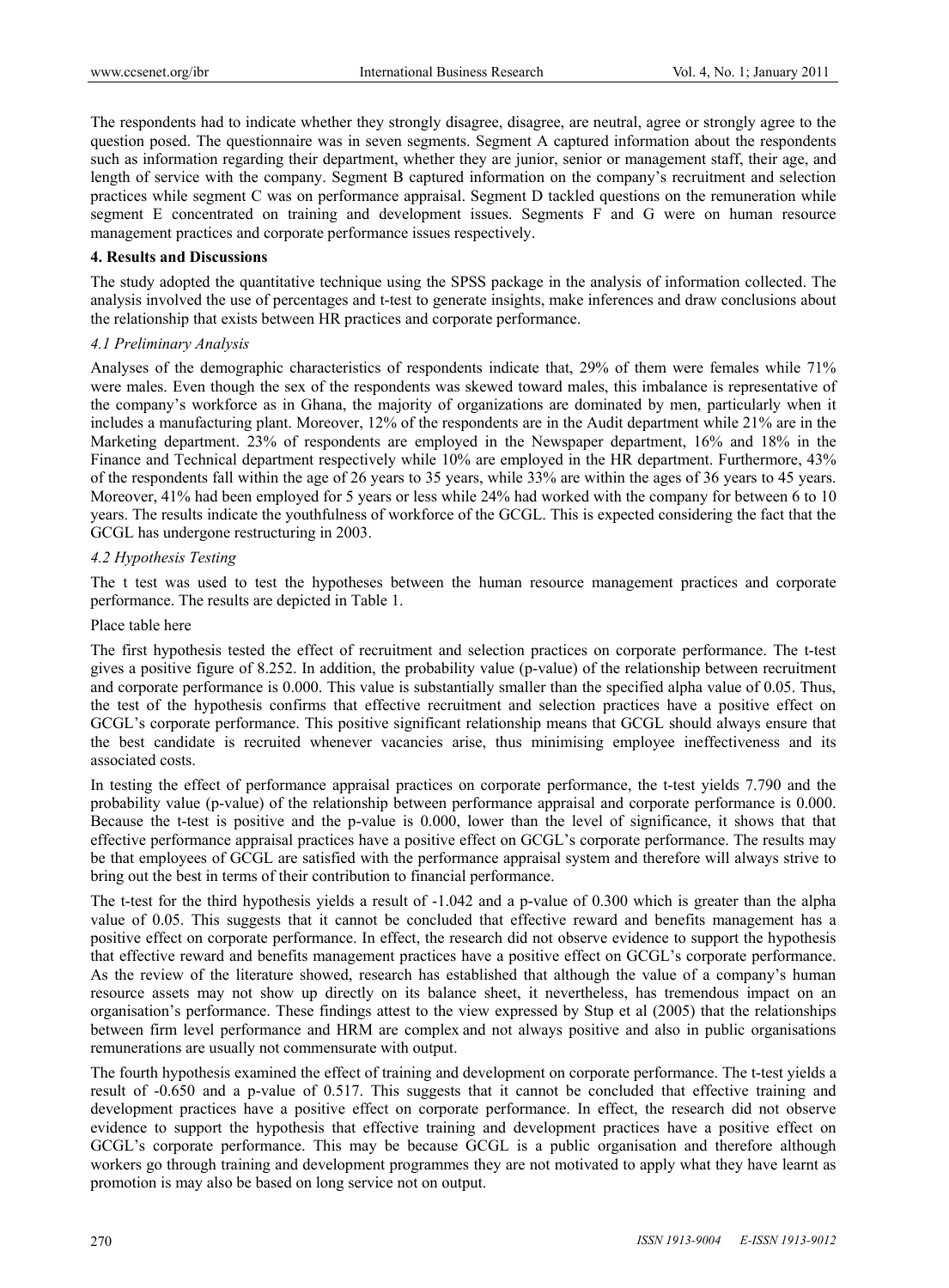## **5. Conclusions and Recommendations**

In sum, GCGL's financial performance could be explained by its effective recruitment and selection practices and performance appraisal practices. As the review of the literature showed, research has established that although the value of a company's human resource assets may not show up directly on its balance sheet, it nevertheless, has tremendous impact on an organisation's performance. However, there was insufficient evidence to show that GCGL's remuneration practices as well as its training and development practices contribute positively towards its corporate performance, as perceived by the respondents.

Based on the findings of this research, it is recommended that the management of GCGL continues to ensure that the HR policy, which is a result of the corporate strategy to use human resource, among others, to achieve outstanding performance every year, is upheld. In addition, copies of the HR policy should be made available to all employees to ensure widespread dissemination and application of the policies. Management should continue to ensure that the recruitment and selection process is, and seen to be fair. There should be measures that will ensure that all recruitment and selection practices adhere to the standards and policies of the company since effective recruitment and selection practices will ensure positive financial returns for the company, either through ensuring effectiveness on the part of employees, or minimisation of costs associated with training and retraining of employees.

The management of GCGL should also ensure that performance appraisal is taken seriously and policy standards rigorously adhered to because this study has established that there is a clear and strong relation between its performance and the attention given to performance management and employee appraisal. Management must also ensure that training and development programmes are relevant for current and future employee performance on the job. Training and development programmes must therefore be strategically planned. Further, management must ensure that there is a fair balance between financial and non-financial rewards when designing, reviewing and implementing a reward strategy.

## **6. Limitations and Directions for Future Research**

This research is subject to the usual limitations of survey research. First, the research focused on a single organisation and only four human resource management practices. Secondly the respondents were only based at the head office and not the other regions where the firm has branches. Finally, the research did not gather enough evidence to conclude on the effect of some HRM practices on corporate performance. Thus, future research could also be replicated to other sectors, including a comparison between the private and public sector. In addition, the research framework and hypothesis developed for this study could be expanded to include the influence of other HR practices and environmental factors on corporate performance.

## **References**

Anthony, W. P., Perrewe, P. L. & Kacmar, K. M. (1999). *Human resource management*. Orlando: The Dryden Press.

Armstrong, M. & Murlis, H. (1994). *Reward management*. London: Kogan Page.

Armstrong, M. (2006). *A handbook of human resource management practice*. London: Kogan Page.

Bailey, T. (1993). *Discretionary effort and the organisation of work: employee participation and work reform since Hawthorne.* **Community Community Community Retrieved community Retrieved from** 

http://www.emeraldinsight.com/Insight/html/Output/Published/EmeraldFullArticle/Pdf/2

Becker, B. & Gerhart, B. (1996). *The impact of human resource management on organizational performance: Progress and prospects*. Retrieved from http://www.ilr.cornell.edu/depts /cahrs/downloads/ pdfs/working papers/WP04-09.pdf.

Bohlander, G., Snell, S. & Sherman, A. (2001). *Managing human resources*. New York: South- Western College.

Cannavos, G. C. & Miller, D. M. (1995). *Modern business statistics*. Belmont: Wadsworth.

Collins, R. & Druten, K. van (2003). *Human resource management practices.* Retrieved from http://www.edu.au/agsm/web.agsm.nsf/AttachmentByTitle/CCHREPORT2003/\$FILE/C

Dessler, G. (2003). *Human resource management*. New Jersey: Prentice Hall.

Flick, U. (2006). *An introduction to qualitative research*. London: Sage.

Guest, D. E., Michie, J., Conway, N., & Sheenan, M. (2003). Human resource management and corporate performance in the UK. *British journal of industrial relations,* 41(2), 291 – 314.

Hair, J. F., Bush. R. P. & Ortinau, D. J. (2003). *Marketing research*. Boston: McGraw- Hill.

Hodgetts, R. M. (2002). *Modern human relations at work*. Ohio: South-Western College.